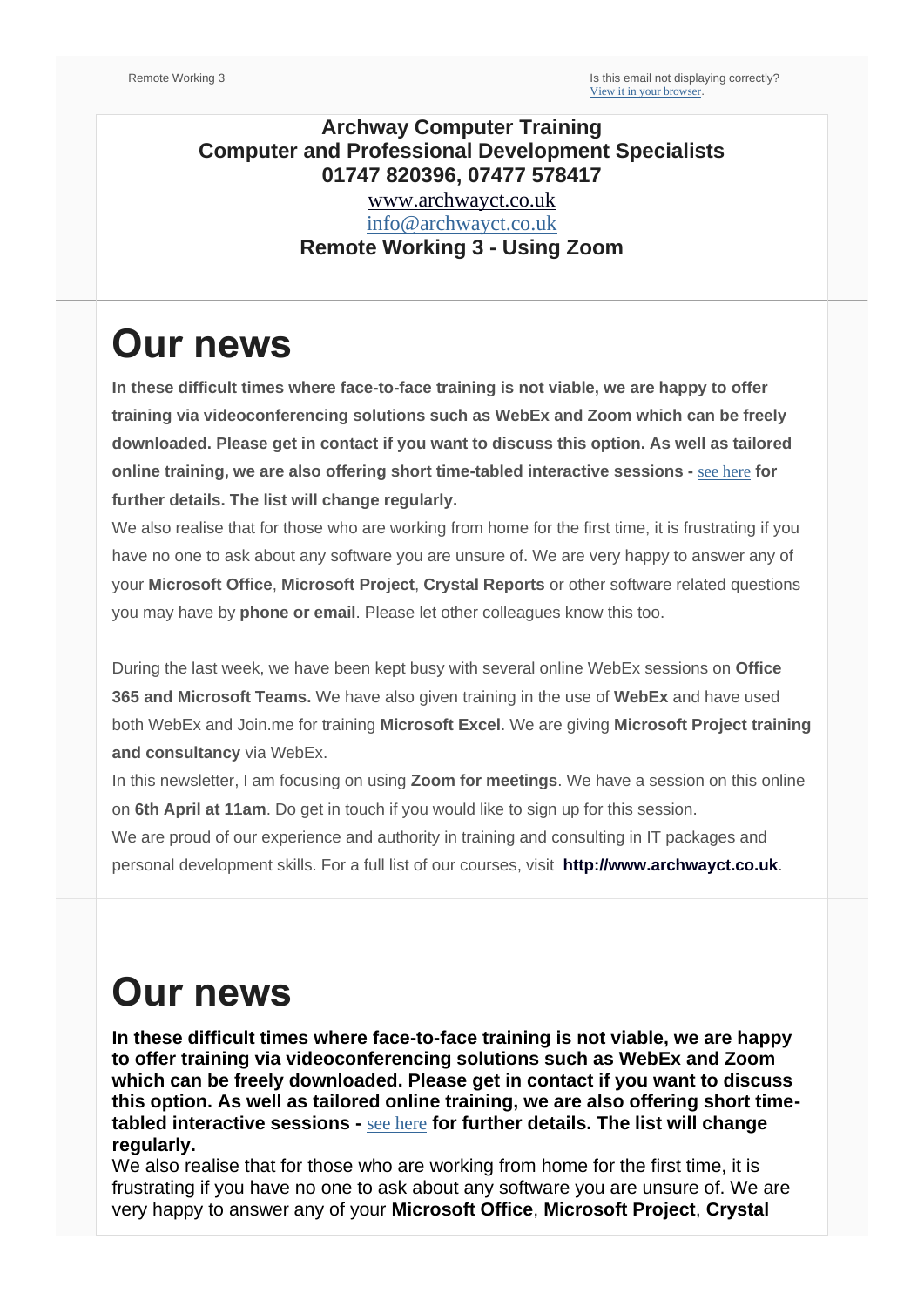**Reports** or other software related questions you may have by **phone or email**. Please let other colleagues know this too.

During the last week, we have been kept busy with several online WebEx sessions on **Office 365 and Microsoft Teams.** We have also given training in the use of **WebEx** and have used both WebEx and Join.me for training **Microsoft Excel**. We are also giving **Microsoft Project training and consultancy** using WebEx In this newsletter, I am focusing on using **Zoom for meetings**. We have a session on this online on **6th April at 11 am**. Do get in touch if you would like to sign up for this session.

We are proud of our experience and authority in training and consulting in IT packages and personal development skills. For a full list of our courses, visit [http://www.jmdtraining.co.uk](http://www.archwayct.co.uk/).

# **Installing and Using Zoom**

**Zoom** offers a full-featured Basic Plan for **free** with unlimited meetings. Try **Zoom** for as long as you like - there is no trial period. Your Basic plan has a 40 minutes time limit on meetings with three or more total participants. Although there is a limit on a meeting time, you can always take a quick break and schedule another meeting.

A paid version costs £11.99 per month for the host and allows up to 100 participants with meeting length 24 hours(!).

A lot of schools are going to use Zoom for online teaching for the near future so many families may already have it downloaded.

#### **Installing the free version of Zoom**

To download and install the Zoom Application:

- Go to <https://zoom.us/download> and from the Download Center, click on the **Download** button under **Zoom Client For Meetings**. This application will automatically download when you start your first Zoom Meeting.
- Once the download is complete, proceed with **installing** the Zoom application onto your computer.

If you want to be able to schedule meetings using Outlook, then again from the Download Center, download the **Zoom Plugin for Microsoft Outlook**. Remember to make a note of the email address and password, you used to create your account as you will need to use it when you sign in to Zoom.

## **Scheduling a meeting using Zoom**

1. Open your Zoom client and sign in to Zoom.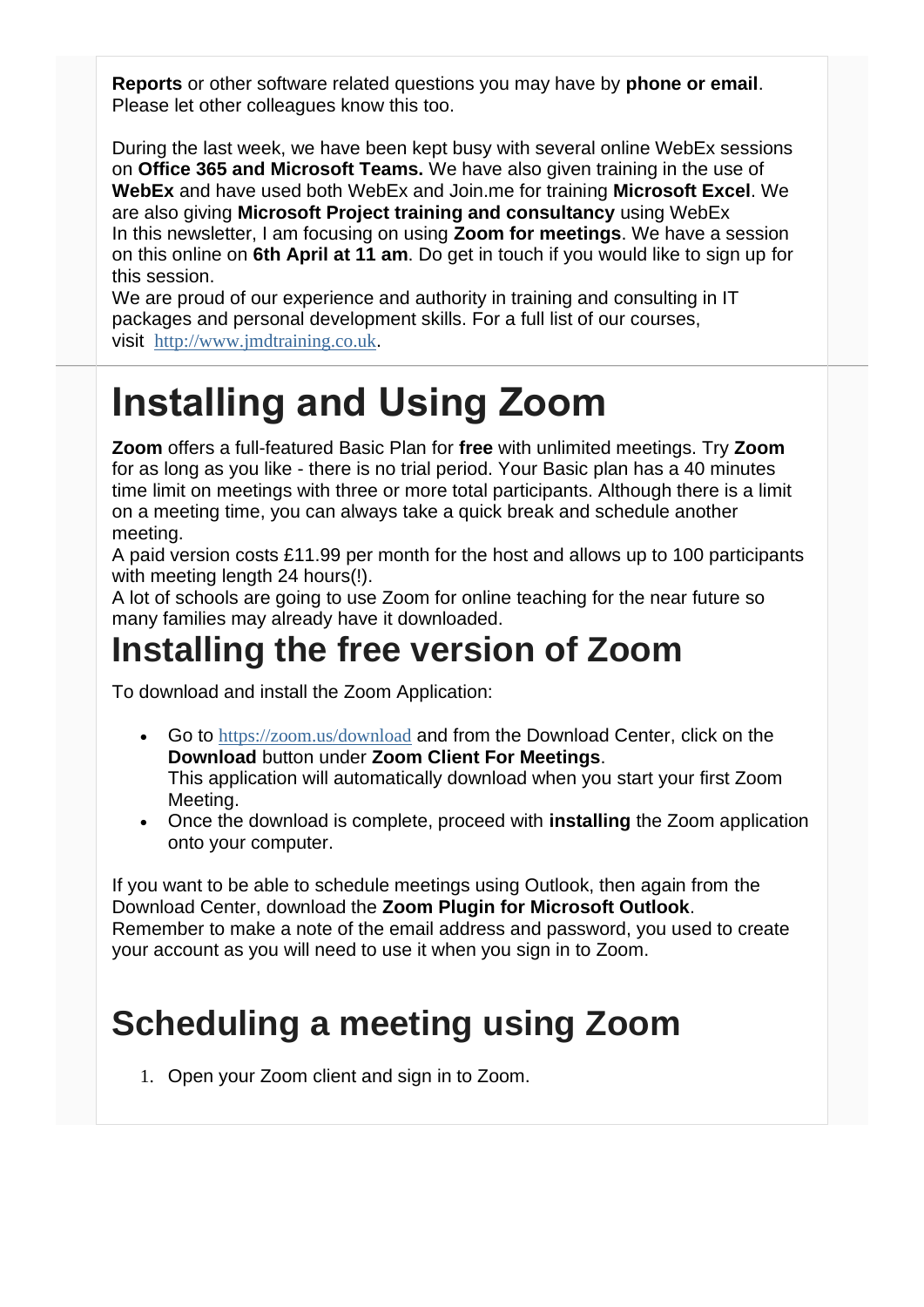|                            |                              |  |                                | $\bullet$ |
|----------------------------|------------------------------|--|--------------------------------|-----------|
| New Meeting $\sim$         | $\left[ + \right]$<br>Join   |  | 11:58<br>Monday, 23 March 2020 |           |
| $\frac{1}{19}$<br>Schedule | $\uparrow$<br>Share screen v |  | No upcoming meetings today     |           |
|                            | 的                            |  |                                |           |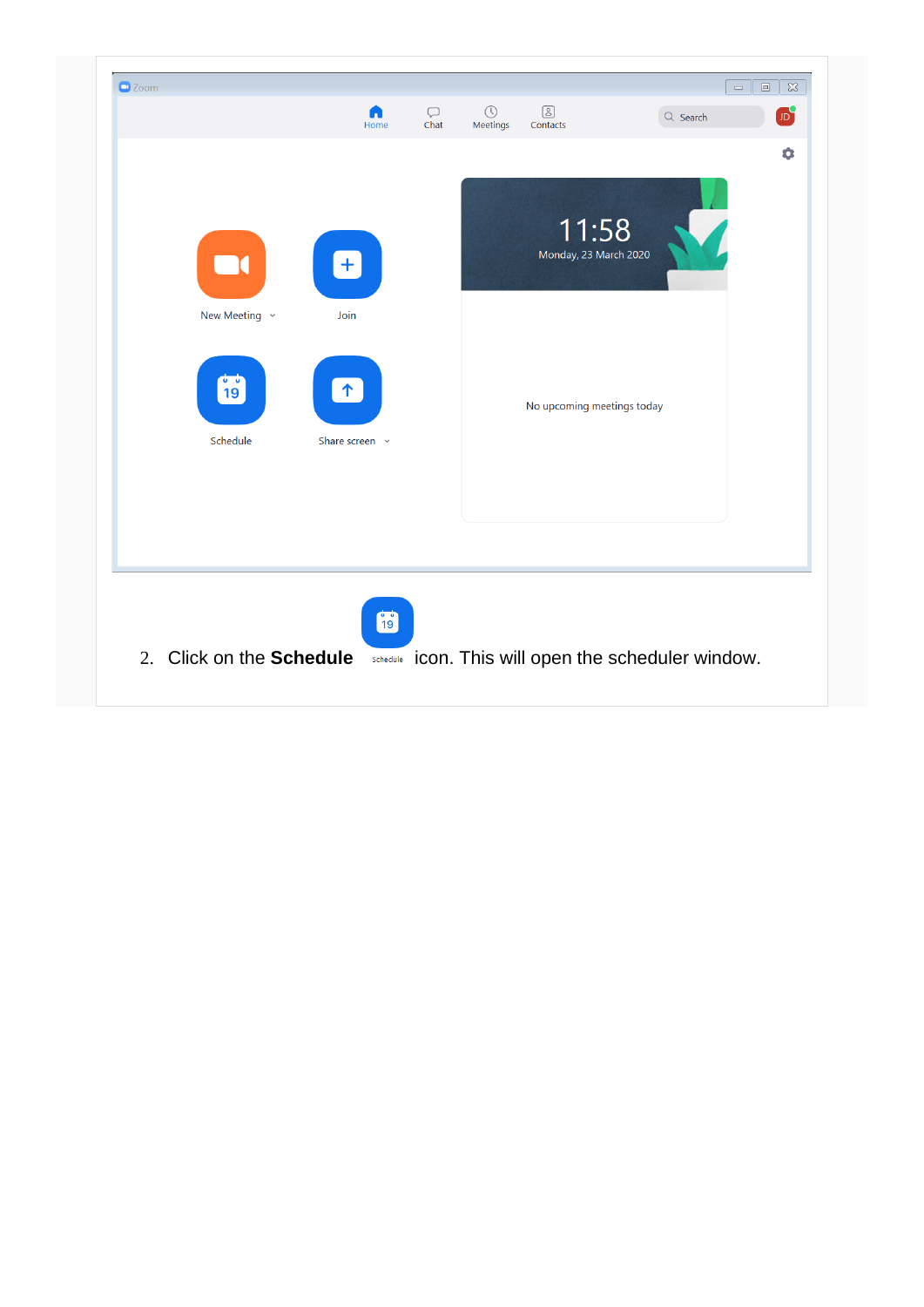| <b>Topic</b>                                                                                                                 |                                                                               |
|------------------------------------------------------------------------------------------------------------------------------|-------------------------------------------------------------------------------|
|                                                                                                                              | Janet Donbavand's Zoom Meeting                                                |
| Start:                                                                                                                       | ۸<br>12:00<br>Mon March 23, 2020<br>▼                                         |
| Duration:                                                                                                                    | 30 minutes<br>0 hour<br>$\checkmark$<br>$\checkmark$                          |
| Recurring meeting                                                                                                            | Time Zone: London ~                                                           |
|                                                                                                                              | Personal Meeting ID 952-072-9753<br>$\vee$ Require meeting password<br>031444 |
|                                                                                                                              | Participants: $\bigcirc$ On $\bigcirc$ Off                                    |
| Generate Automatically<br><b>Password</b><br><b>Video</b><br>Host: $\bigcirc$ On $\bigcirc$ Off<br><b>Audio</b><br>Telephone | Computer Audio<br>O<br>Telephone and Computer Audio                           |

- 3. Select your meeting settings:
- 4. **Topic**: Enter a topic or name for your meeting.
- 5. **Start**: Select a date and time for your meeting. You can start your meeting at any time before the scheduled time.
- 6. **Duration**: Choose the approximate duration of the meeting. This is only for scheduling purposes. The meeting will not end after this length of time.
- 7. **Time Zone**: By default, Zoom will use your computer's time zone. Click the drop-down menu to select a different time zone.
- 8. **Recurring meeting**: Choose if you would like a [recurring meeting](https://support.zoom.us/hc/en-us/articles/214973206) (the meeting ID will remain the same for each session). This could be a recurring team or project meeting, for example.
- 9. **Use Personal Meeting ID**: Check this if you want to use your **Personal Meeting ID**. If not selected, a random unique meeting ID will be generated.
- 10. **Require meeting password**: You can select and input your meeting password here. Joining participants will be required to input this before joining your scheduled meeting.

**Note**: The meeting password must meet these requirements:

- $\circ$  10 characters maximum
- o Passwords are case sensitive
- o We recommend using alphanumeric characters and these special characters:  $@{\rightarrow}$  -
- o The Zoom desktop client allows alphanumeric characters and these special characters: @ \* -
- $\circ$  The Zoom web portal allows any characters, apart from: &  $\lt$ > \
- 11. **Video**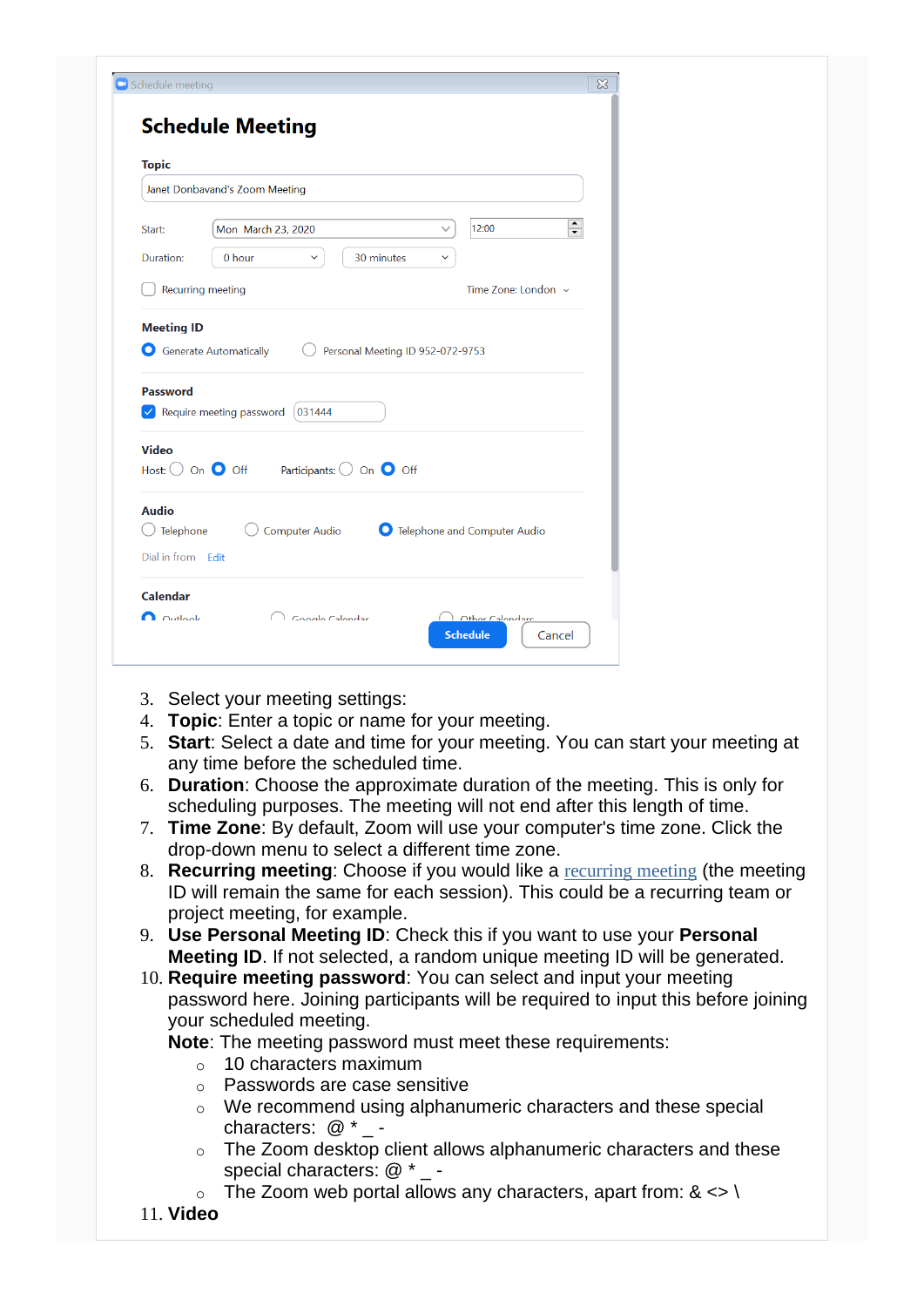- o **Host**: Choose if you would like the host video on or off when joining the meeting. Even if you choose off, the host will have the option to start their video.
- o **Participant**: Choose if you would like the participants' videos on or off when joining the meeting. Even if you turn off, the participants will have the option to start their video.
- 12. **Audio**: Choose whether to allow users to call in via **Telephone** only, **Computer Audio** only or **Both**
- 13. **Advanced Options**: Click on the arrow to view additional meeting options. These include
	- o **Enable Waiting Room**
	- o **Enable join before host -** Allow participants to join the meeting without you or before you join. The meeting will end after 40-minutes for Basic (free) users if 3 or more people join the meeting.
	- o **Mute participants on entry -** If **join before host** is not enabled, this will mute participants as they join the meeting. Participants can unmute themselves after joining the meeting.
	- o **Automatically record meeting on the local computer**  Check this if you want the meeting to be automatically recorded.
- 4. Click **Schedule**.

**Meeting**.

## **Scheduling a Zoom Meeting via Outlook**

If you have download the Outlook Zoom plugin, you can schedule a Zoom meeting directly from Outlook which means invitees will get an email invite.

1. With Outlook open, on the **Home** tab, in the **Zoom** group, click **Schedule a** 



2. Fill in the info as outlined in previous section for meeting options, then click **Continue**.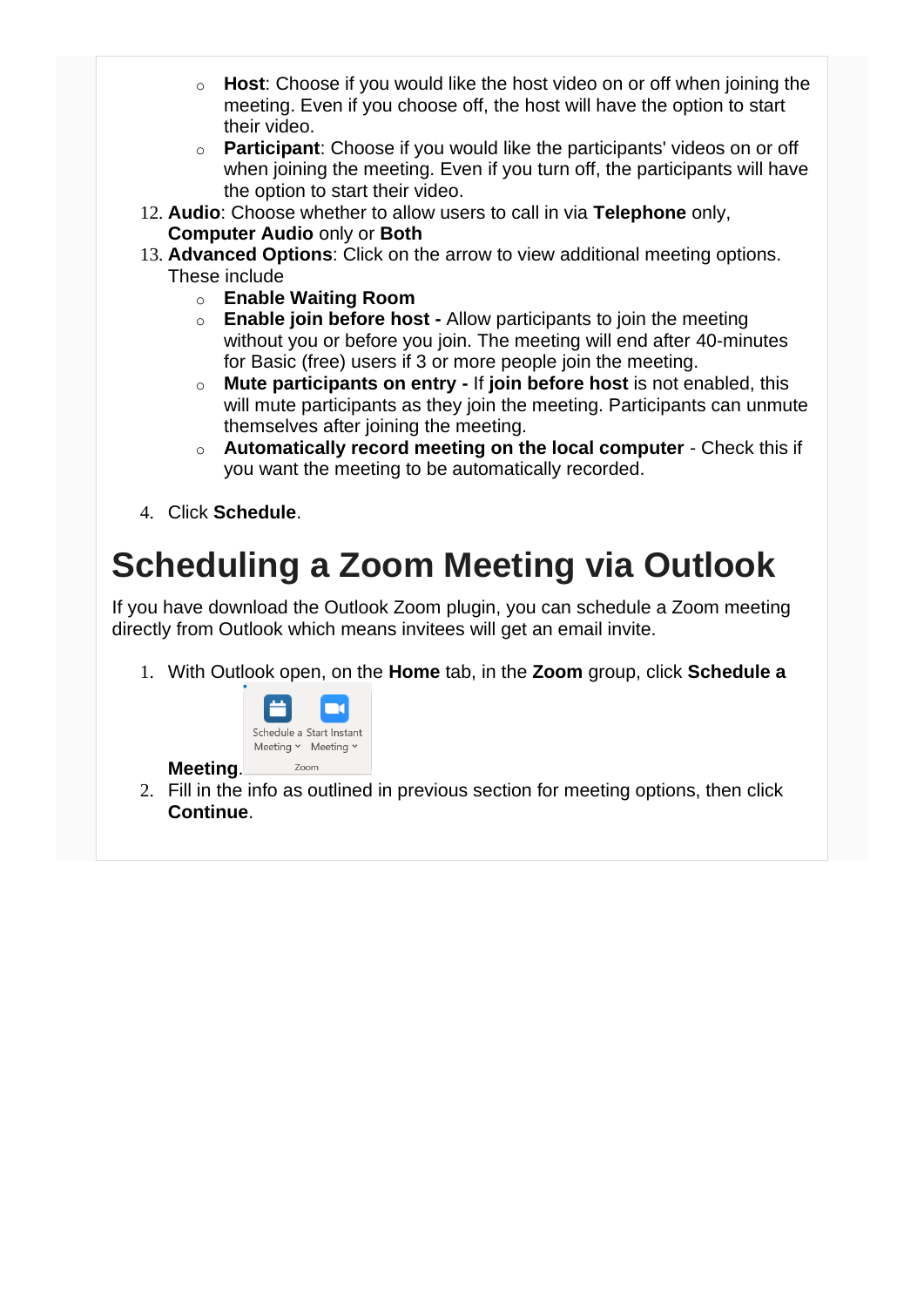| <b>Meeting ID</b>                                                                          |                                                                                                                       |                                                                            |                                                                                                               |                                                                                                                                        |                      |             |                                                       |                    |  |
|--------------------------------------------------------------------------------------------|-----------------------------------------------------------------------------------------------------------------------|----------------------------------------------------------------------------|---------------------------------------------------------------------------------------------------------------|----------------------------------------------------------------------------------------------------------------------------------------|----------------------|-------------|-------------------------------------------------------|--------------------|--|
|                                                                                            | <b>Generate Automatically</b>                                                                                         |                                                                            | Personal Meeting ID 952-072-9753                                                                              |                                                                                                                                        |                      |             |                                                       |                    |  |
| Password                                                                                   |                                                                                                                       |                                                                            |                                                                                                               |                                                                                                                                        |                      |             |                                                       |                    |  |
|                                                                                            | Require meeting password 384085                                                                                       |                                                                            |                                                                                                               |                                                                                                                                        |                      |             |                                                       |                    |  |
| <b>Video</b>                                                                               |                                                                                                                       |                                                                            |                                                                                                               |                                                                                                                                        |                      |             |                                                       |                    |  |
| Host                                                                                       | $\bullet$ off<br>On                                                                                                   |                                                                            | Participants                                                                                                  | On                                                                                                                                     | Off                  |             |                                                       |                    |  |
| <b>Audio</b>                                                                               |                                                                                                                       |                                                                            |                                                                                                               |                                                                                                                                        |                      |             |                                                       |                    |  |
| G Telephone                                                                                |                                                                                                                       | <b>Computer Audio</b>                                                      | $\left( \bullet \right)$                                                                                      | Telephone and Computer Audio                                                                                                           |                      |             |                                                       |                    |  |
|                                                                                            |                                                                                                                       |                                                                            |                                                                                                               |                                                                                                                                        |                      | <b>Edit</b> |                                                       |                    |  |
|                                                                                            |                                                                                                                       |                                                                            |                                                                                                               |                                                                                                                                        |                      |             |                                                       |                    |  |
|                                                                                            |                                                                                                                       |                                                                            |                                                                                                               |                                                                                                                                        |                      |             |                                                       |                    |  |
|                                                                                            | Advanced Options v                                                                                                    |                                                                            |                                                                                                               |                                                                                                                                        |                      |             |                                                       |                    |  |
|                                                                                            | Do not show me again                                                                                                  |                                                                            | <b>Continue</b>                                                                                               |                                                                                                                                        | <b>Cancel</b>        |             |                                                       |                    |  |
| $\overline{v}$                                                                             |                                                                                                                       |                                                                            | Janet Donbavand's Zoom Meeting - Meeting                                                                      |                                                                                                                                        |                      |             | $\overline{\text{CD}}$                                | $\sigma$<br>$\sim$ |  |
| Meeting<br>Æ<br><b>■</b> Calendar<br>$\rightarrow$ Forward $\sim$                          | <b>Scheduling Assistant</b><br>Insert<br>黃<br><b>list</b><br>O<br>Add Webex<br>Cancel Change<br>Settings<br>Meeting v | Format Text<br>Review<br>tj)<br>中国<br>Meeting<br>Teams<br>Notes<br>Meeting | Developer<br>Help<br>$\boxtimes$<br>$R^3$<br>Cancel Address Check Response<br>Invitation Book Names Options v | V Tell me what you want to do<br>$\overbrace{\phantom{\Big\vert}}^{\hspace{-0.5mm}0\hspace{-0.5mm}-\hspace{-0.5mm}1}$<br>Show As: Busy | Reminder: 15 minutes | Recurrence  | <b>A</b> Private<br>High Importance<br>Low Importance | Dictate            |  |
| Action                                                                                     | Zoom<br>Webex                                                                                                         | Teams Meeting Meeting Notes                                                | Attendee                                                                                                      |                                                                                                                                        | Option               |             |                                                       | Voice              |  |
| From $\, \vee \,$                                                                          | janet@archwayct.co.uk                                                                                                 |                                                                            |                                                                                                               |                                                                                                                                        |                      |             |                                                       |                    |  |
| Title                                                                                      | Janet Donbavand's Zoom Meeting                                                                                        |                                                                            |                                                                                                               |                                                                                                                                        |                      |             |                                                       |                    |  |
| Required                                                                                   |                                                                                                                       |                                                                            |                                                                                                               |                                                                                                                                        |                      |             |                                                       |                    |  |
| Optional                                                                                   |                                                                                                                       |                                                                            |                                                                                                               |                                                                                                                                        |                      |             |                                                       |                    |  |
| Start time                                                                                 | Mon 23/03/2020<br>14:00<br>€                                                                                          | $\overline{\phantom{a}}$                                                   | All day $\Box$ <b>@</b> Time zones                                                                            |                                                                                                                                        |                      |             |                                                       |                    |  |
| End time                                                                                   | Ħ<br>Mon 23/03/2020<br>14:30                                                                                          | <b>O</b> Make Recurring<br>$\overline{\phantom{a}}$                        |                                                                                                               |                                                                                                                                        |                      |             |                                                       |                    |  |
| Location                                                                                   | https://us04web.zoom.us/j/543570008?pwd=VHh6TjJ1MVZRZ25TQ3JkZ2o0Y0owZz09                                              |                                                                            |                                                                                                               |                                                                                                                                        |                      |             |                                                       | Room Finder        |  |
| Delete Copy to My<br>Calendar<br>(1) You haven't sent this meeting invitation yet.<br>Send | Janet Donbavand is inviting you to a scheduled Zoom meeting.                                                          |                                                                            |                                                                                                               |                                                                                                                                        |                      |             |                                                       |                    |  |

- 3. Set the meeting invitees, the subject, and the date and time fields for the meeting invite.
- 4. Click **Send**.

#### **Creating a meeting at current time**

1. Open **Zoom**.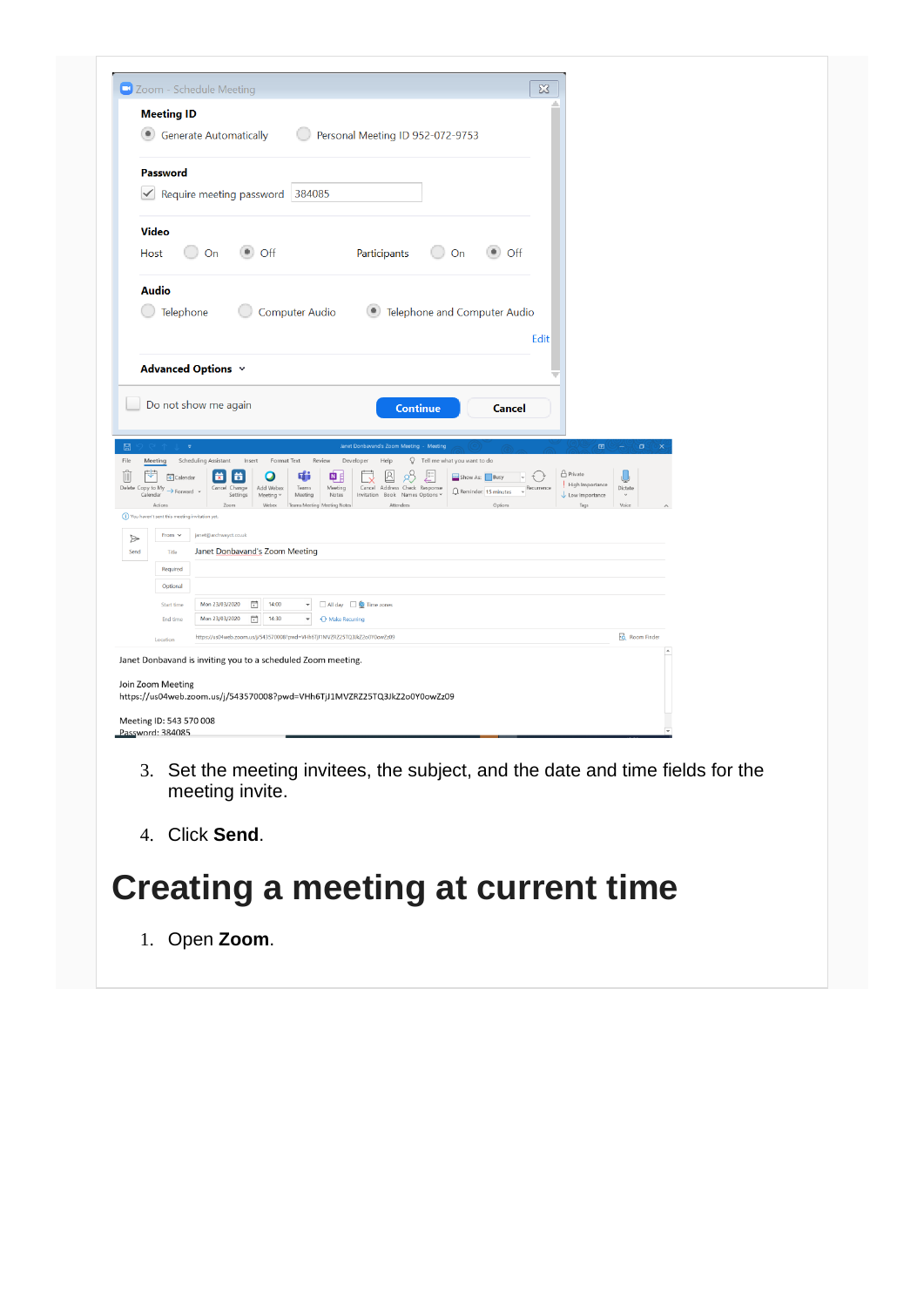| New Meeting $\sim$<br>$\mathbf{o}$ $\mathbf{o}$ | Join                |                                                                        |
|-------------------------------------------------|---------------------|------------------------------------------------------------------------|
|                                                 |                     | <b>Janet Donbavand's Z</b><br>$\overline{\phantom{a}}$<br><b>Start</b> |
| 19<br>Schedule                                  | Share screen $\sim$ | 14:00 - 14:30   Starts in 6 minutes<br>Meeting ID: 918-469-683         |
|                                                 |                     | View today's upcoming meetings (1)                                     |

| Join Audio                                                            | $\boldsymbol{\Sigma}$ |
|-----------------------------------------------------------------------|-----------------------|
|                                                                       |                       |
|                                                                       |                       |
| <b>Join with Computer Audio</b><br><b>Test Speaker and Microphone</b> |                       |
|                                                                       |                       |
|                                                                       |                       |
|                                                                       |                       |
| Automatically join audio by computer when joining a meeting           |                       |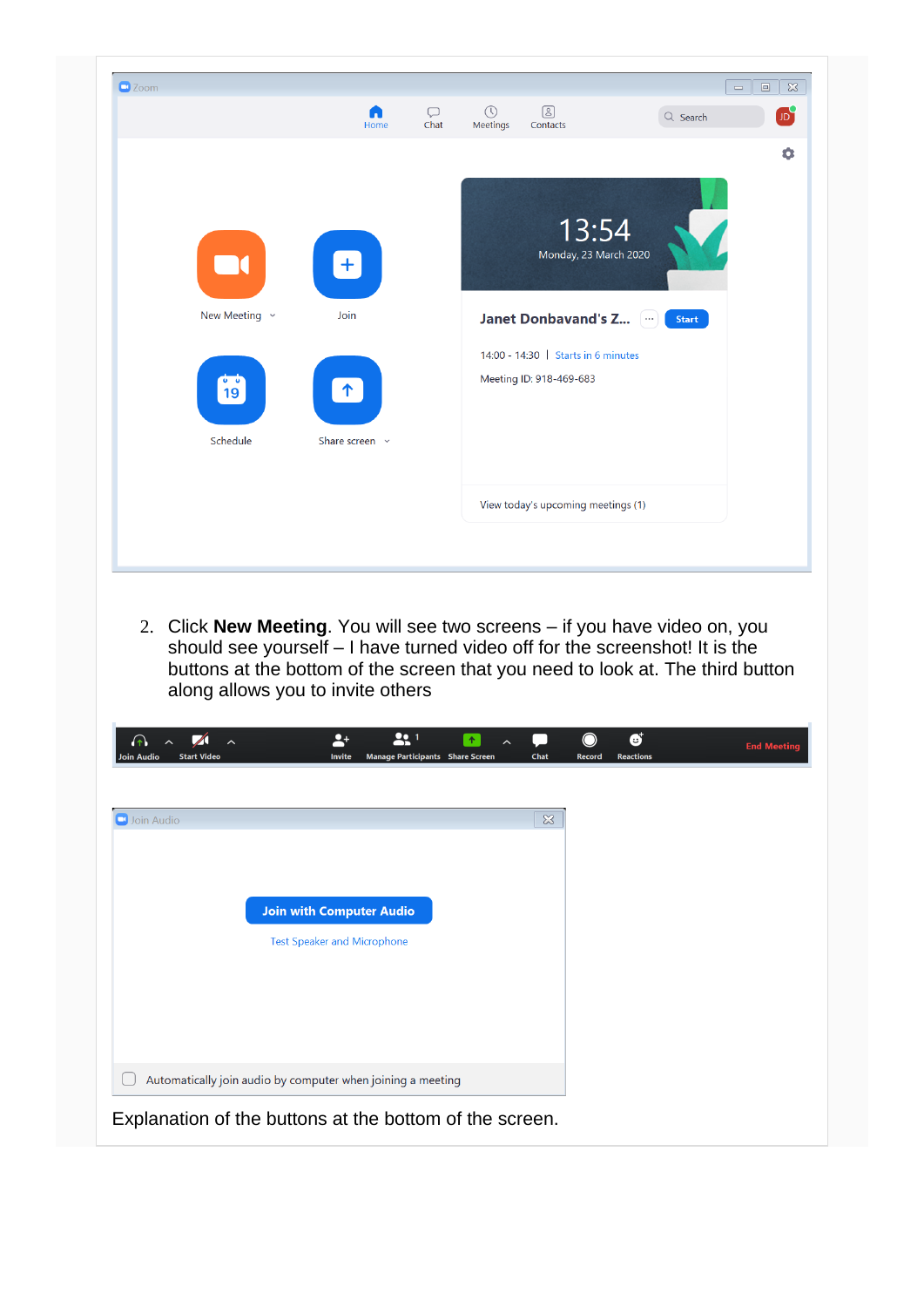

#### **Joining a Zoom meeting**

Each meeting has a unique 9, 10, or 11-digit number called a **meeting ID** that will be needed to join a Zoom meeting.

- 1. Click on your **Zoom** icon.
- 2. Either click **Join a Meeting** if you want to join without signing in.

Or sign in the **Zoom** and click **Join**.

| $\pm$<br>Join                                                 |      |        |          |
|---------------------------------------------------------------|------|--------|----------|
| Zoom<br>$\Box$                                                |      |        | $\infty$ |
| <b>Join Meeting</b><br>Enter meeting ID or personal link name |      |        |          |
| Janet Donbavand                                               |      |        |          |
| Do not connect to audio                                       |      |        |          |
| Turn off my video                                             |      |        |          |
|                                                               | Join | Cancel |          |

- 3. Enter the **meeting ID** number and your display name.
	- o If you're signed in, change your name if you don't want your default name to appear.
	- $\circ$  If you're not signed in, enter a display name.